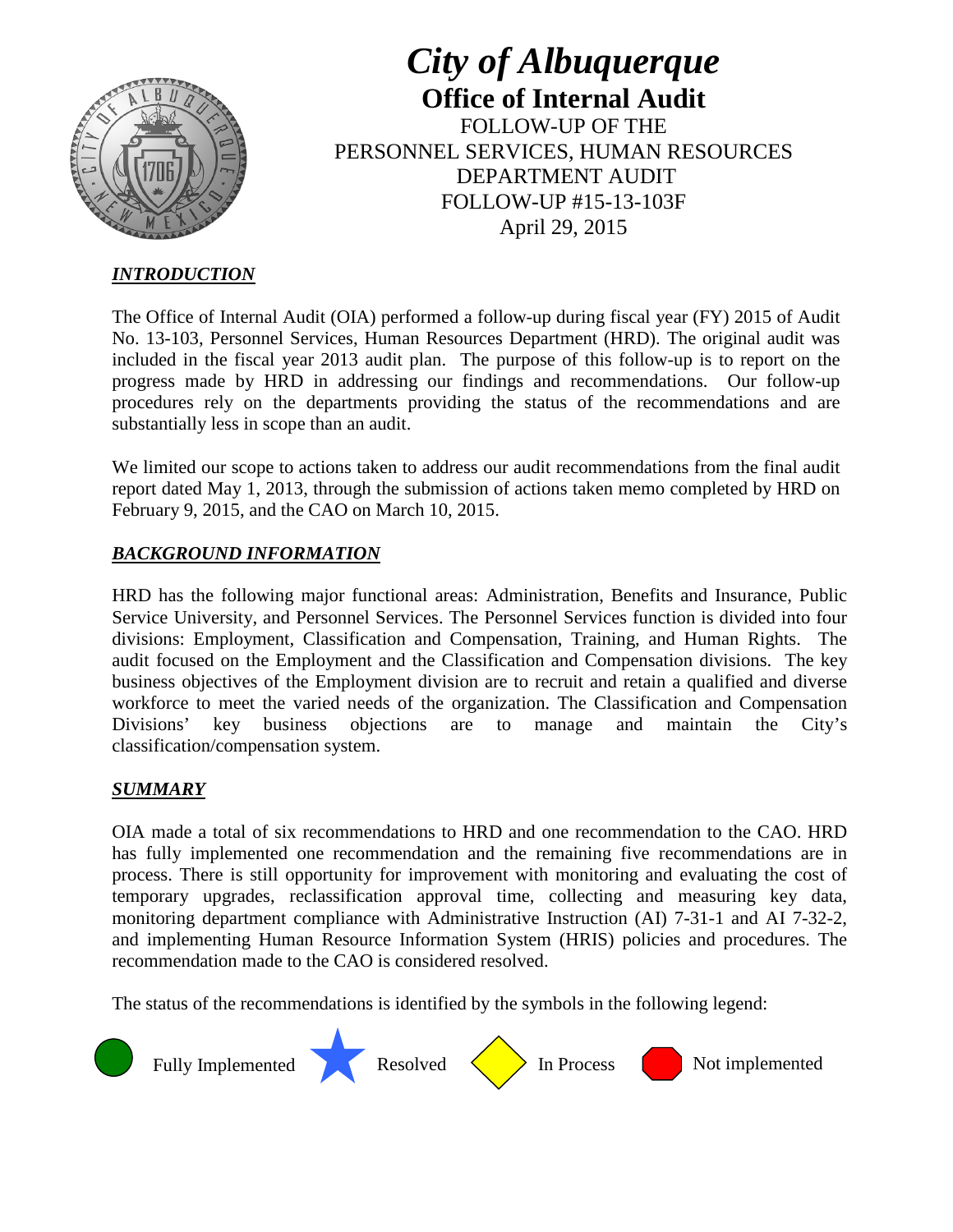## **Recommendation #1 - CAO:**

The CAO should:

- Require all departments to follow HRD's temporary payroll upgrade policies and procedures, especially when the collective bargaining agreement is silent about the maximum length of time an upgrade can be received;
- Require all departments to submit requests for temporary payroll upgrades to HRD for their approval for all employees, except sworn police and fire, as required by HRD policies and procedures; and
- Consider rescinding or revising Administrative Instruction 7-45 which allows departments to approve and enter upgrades of ten days or less without notifying HRD.

**Response from CAO/HRD:** *"The CAO and HRD agree with this recommendation. The CAO will provide notice to departments to follow all policies and procedures governing temporary payroll upgrades, and to ensure compliance with relevant collective bargaining agreements. In addition, CAO and HRD will undertake a review of Administrative Instruction 7-45 Temporary Upgrades for Employees other than Sworn Police and Fire to determine its effectiveness, take steps necessary to ensure compliance, and/or consider recession of the Administrative Instruction."*

**Estimated Completion Date:** *"Human Resources Department is requesting additional time to conduct a more detail analysisto the finding to provide a comprehensive solution."*

**Status Reported by CAO as of March 10, 2015:** *"Administrative Instruction 7-45, Section J relates to the collective bargaining agreements for Employees other than sworn Police and Fire. The maximum number of hours an employee may be upgraded will be in accordance with the respective collective bargaining agreement for union employees. The maximum number of hours E and I series employees may be upgraded will be in accordance with the Personnel Rules and Regulations.*

*"An email was sent to all Department Directors and HR Coordinators on May 6, 2013.*

*"Considered rescinding or revising. Will leave in place as is."*



**Resolved -** The CAO decided Administrative Instruction 7-45 will not be rescinded or revised.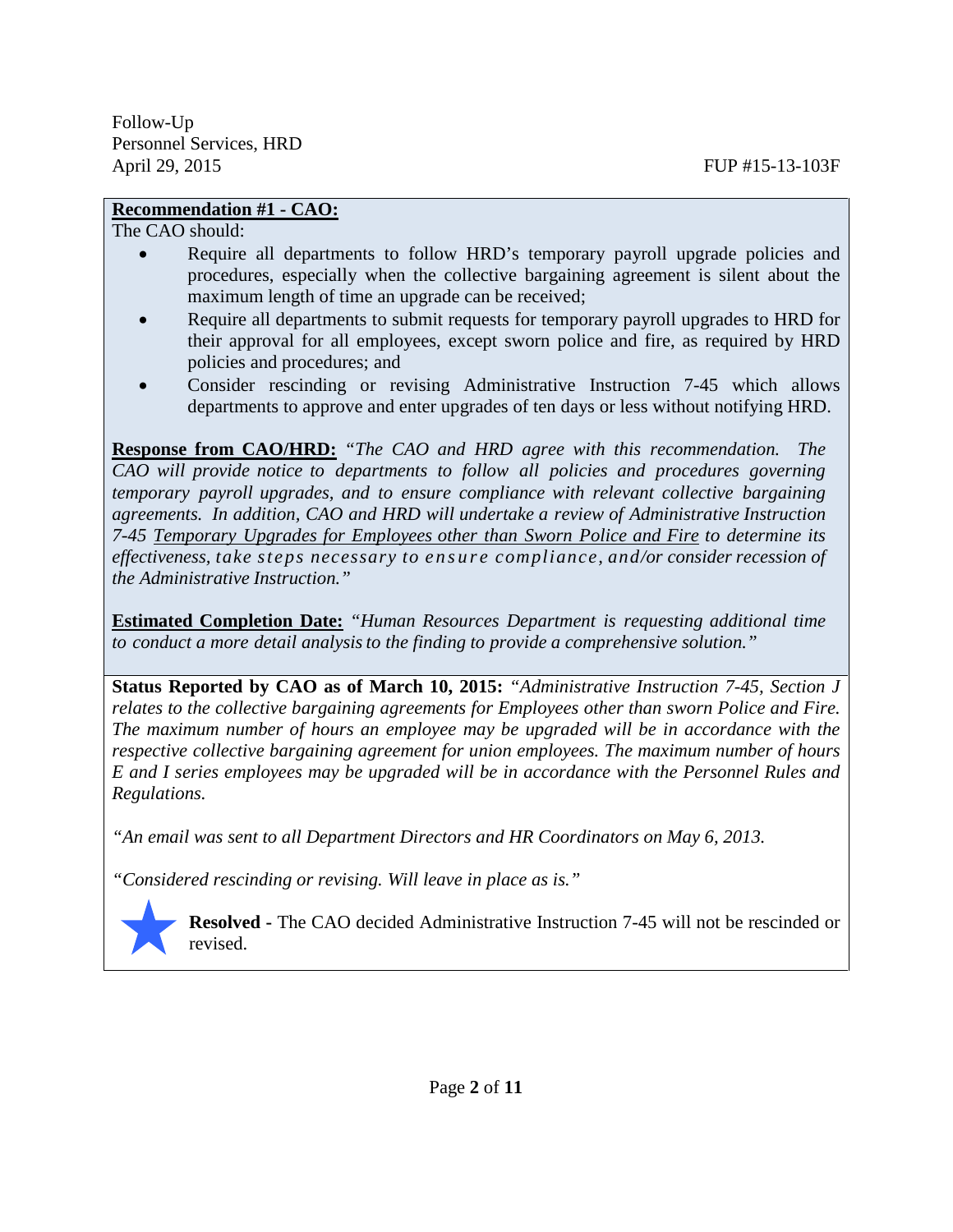# **Recommendation #1 - HRD:**

HRD should:

- Monitor compliance with policies for temporary upgrades in coordination with Central Payroll personnel; and
- Identify and document a way to track the frequency and cost of all temporary upgrades granted and denied, including those provided to sworn police and fire, and those provided for less than ten working days.

**See Response from CAO/HRD above.** 

**See Estimated Completion Date above.** 

**Status Reported by HRD as of February 9, 2015:***"On May 6, 2013 the Chief Administrative Officer (CAO) sent an interoffice memorandum to all City Department Directors to remind them of their responsibilities under Personnel Rules and Regulations, Section 702, Temporary Payroll Upgrades and Administrative Instruction 7-45 Temporary Upgrades for Employees other than Fire and Police.*

*"Request for Temporary Payroll Upgrades are submitted to the Human Resources Department (HRD). HRD routes requests for Temporary Payroll Upgrades through the Employment Division (ED), to ensure candidate qualifications, then to the Classification/Compensation Division (CCD) to determine the appropriate rate of pay for the upgrade. These Temporary Payroll Upgrades are then submitted to the Director of HRD for approval.*

*"The PeopleSoft HCM Remediation/Implementation project will provide additional opportunities to evaluate options to leverage technology in the approval process for temporary upgrades and to assist in auditing processes. The Kronos time keeping application can also be evaluated for options to assist in the reporting and management of hours recorded as temporary upgrade. The Kronos implementation is currently in progress.*

*"The Human Resources Information Systems section of the HRD will explore with ERP the development of regular reports to monitor Temporary Payroll Upgrades for compliance with Personnel Rules & Regulations, Administrative Instructions, and relevant collective bargaining agreements. It is anticipated the development and implementation of this report monitoring will be implemented by the first half of fiscal year 2016."* 

**In Process -** HRD believes that the implementation of KRONOS will allow HRD to identify a way to monitor temporary upgrades.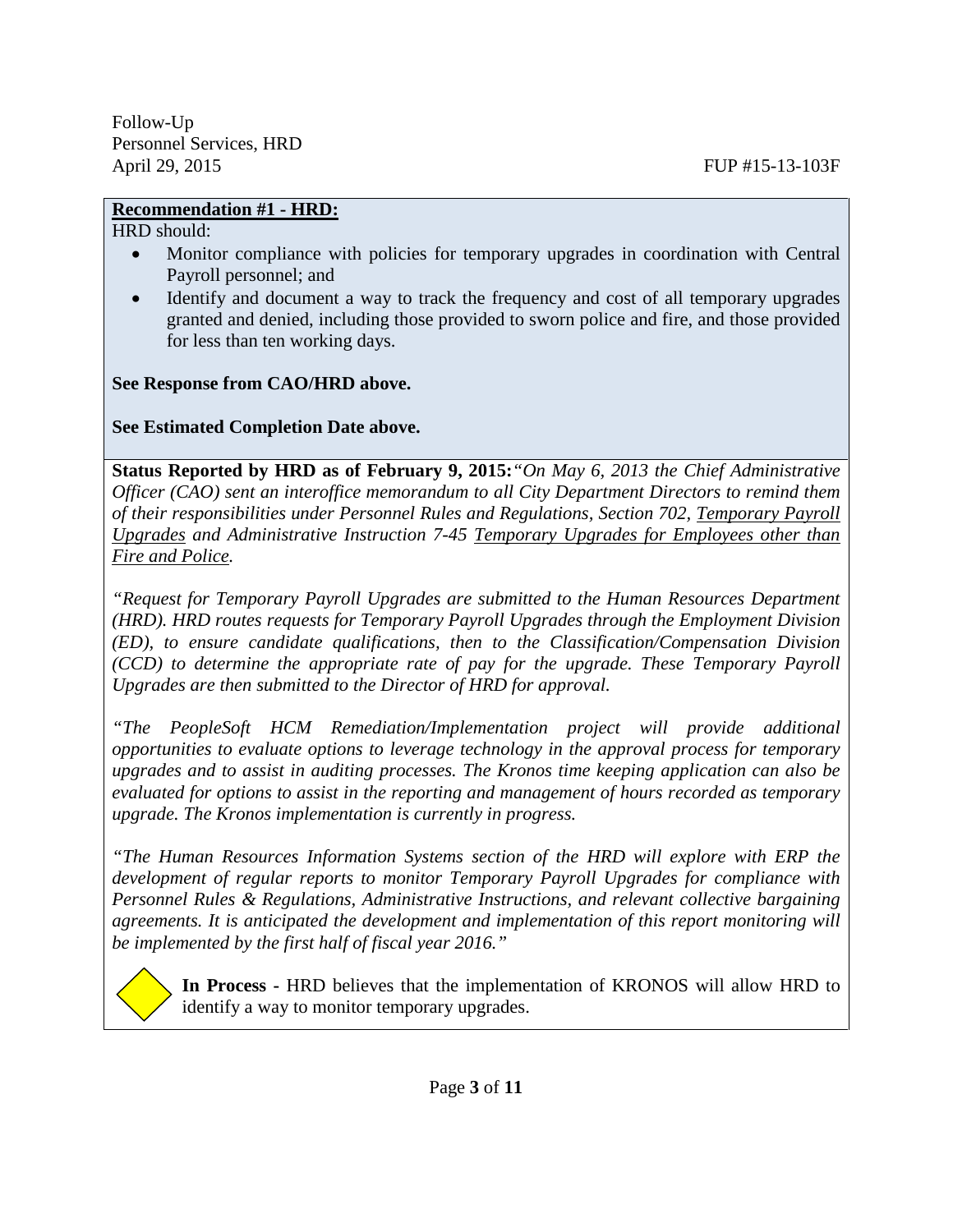**Recommendation #2:** HRD should track and monitor the hiring process to identify ways to improve efficiency and help determine the benefits of implementing the NEOGOV system.

**Response from HRD:** *"HRD agrees with this recommendation. HRD has identified 'time to hire' as a key performance indicator. Previous attempts with collecting and tracking key data in the employment process have been inhibited as a result of difficulties in extracting reliable and repeatable data from the legacy applicant management system. HRD is in the process of implementing the NEOGOV applicant management system which includes tracking and reporting features that will enable measurement of the hiring process."*

**Estimated Completion Date:** *"HRD plans NEOGOV implementation in mid-July 2013."*

**Status Reported by HRD as of February 9, 2015:** *"The NEOGOV Applicant Management system was implemented in July 2013. Time to hire data is produced semi-annually and reviewed for enhancement opportunities. Time to hire data are measured in days from Job Posting to Job Offer and days from Request to Advertise to Offer are tracked and reported. Data is reviewed to determine potential bottlenecks in the recruitment and approval process, and process adjustments are made as necessary.*

*"The typical bottleneck occurs as a result of incomplete hiring request for hire packets or incorrect data submitted to HRD for approval. To remediate these issues, HRD has provided additional training through monthly HR Coordinators' meetings, consultation with individual HR Coordinators, and regular updates to NEOGOV procedures.*

*"In addition, a review was conducted of the approval process and several suggestions were identified to reduce the approval process and steps. At the same time, Administration has required the implementation of a Fiscal Impact Analysis form prepared by the departmental Fiscal manager and approved by the department's Executive Budget Analyst. The preparation of this form and inclusion of this form adds an increment of time to the approval process; however, this additional time has largely been mitigated by a reordering of the approval workflow.*

*"Time to hire has been incorporated as a key performance indicator and is reported semiannually."*



**Fully Implemented** – Time to hire data is reported semi-annually. OIA also verified with its internal HR Coordinator that NEOGOV updates and reminders are received in meetings and emails.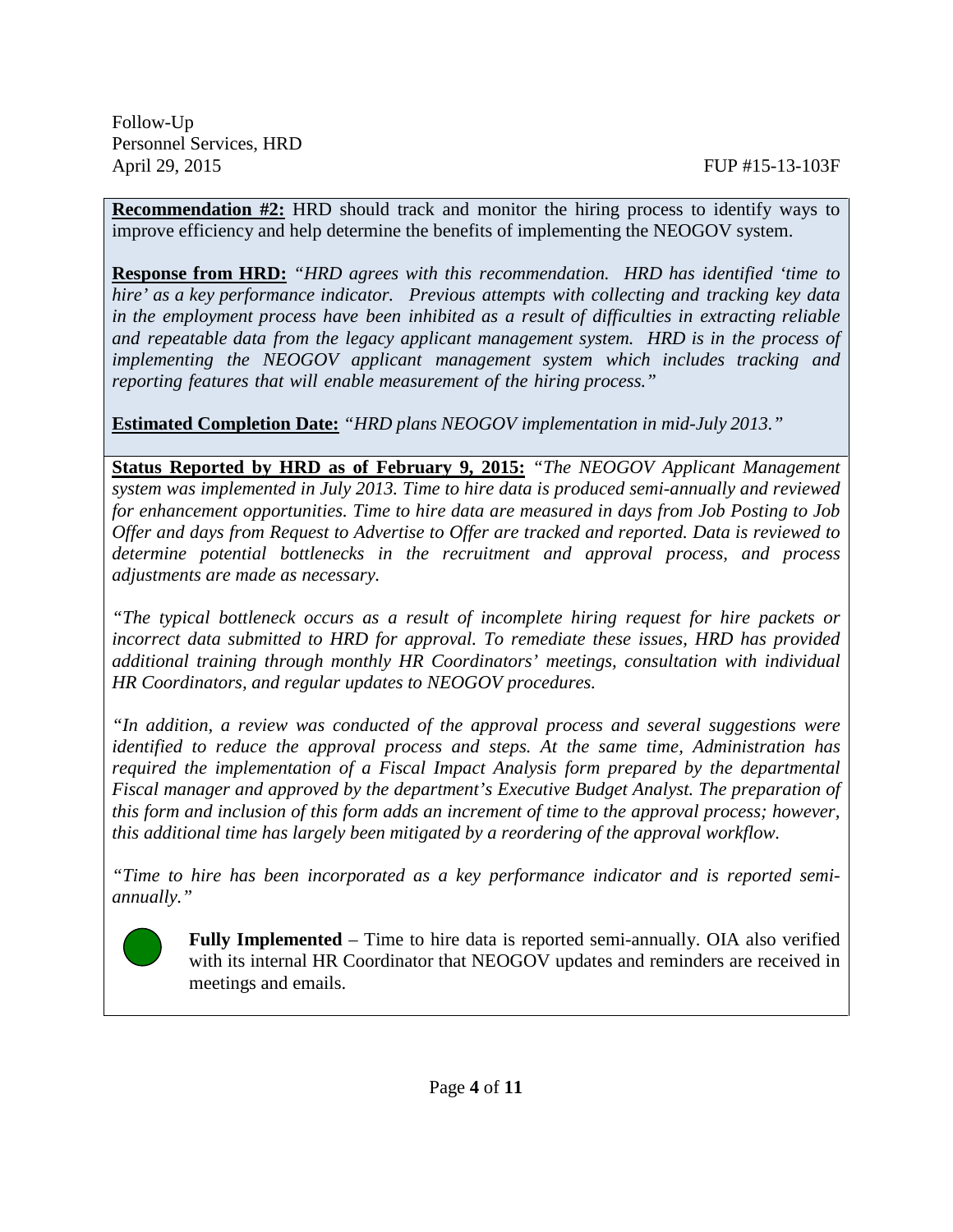#### **Recommendation #3:**

HRD should:

Follow-Up

- Measure the time period for completion for all position reviews that are submitted to the division in an effort to reduce the amount of time it takes to perform a review; and
- Perform position reviews within the expected time frame, or provide the requesting department an explanation when the expected time frame will be exceeded.

**Response from HRD:** "*HRD agrees with this recommendation. CCD currently logs and collects information related to requests for reclassification reviews including; but not limited to, date of receipt, and date of completion. CCD will begin to track additional information such as, date review is initiated. CCD will monitor overall time a reclassification review is pending, and the actual time to complete the review. It is important to recognize, as noted in the Audit Report, there are a variety of factors and organizational perspectives that are considered in establishing the priority of reclassification reviews."*

**Estimated Completion Date:** *"CCD will begin tracking this information immediately."*

**Status Reported by HRD as of February 9, 2015:** *"CCD regularly tracks requests for reclassification of positions including the date the request is received, the date of the reclassification interview, the dates of budget and CAO approval, and effective date. Additional information collected includes the outcome of the reclassification analysis."*



**In Process** – CCD does track the time it takes for a reclassification of position to be performed. However, the time from the date the request is received to the effective date is still significant. The number of days between the date the request is received and the effective day for fiscal year 2014 ranged from 11 to 176 days, with an average of 72 days.

### **Recommendation #4:**

HRD should:

- Use the following HR resource and activity measures, staffing ratios, and workforce demographics for the ED and CCD, and monitor those measures:
	- o Time to hire/fill a position;
	- o Cost per hire;
	- o Frequency and cost of salary increases (management/non-management);
	- o Number of management and non-management positions;
	- o Demographics (ages of employees used for succession planning and recruiting);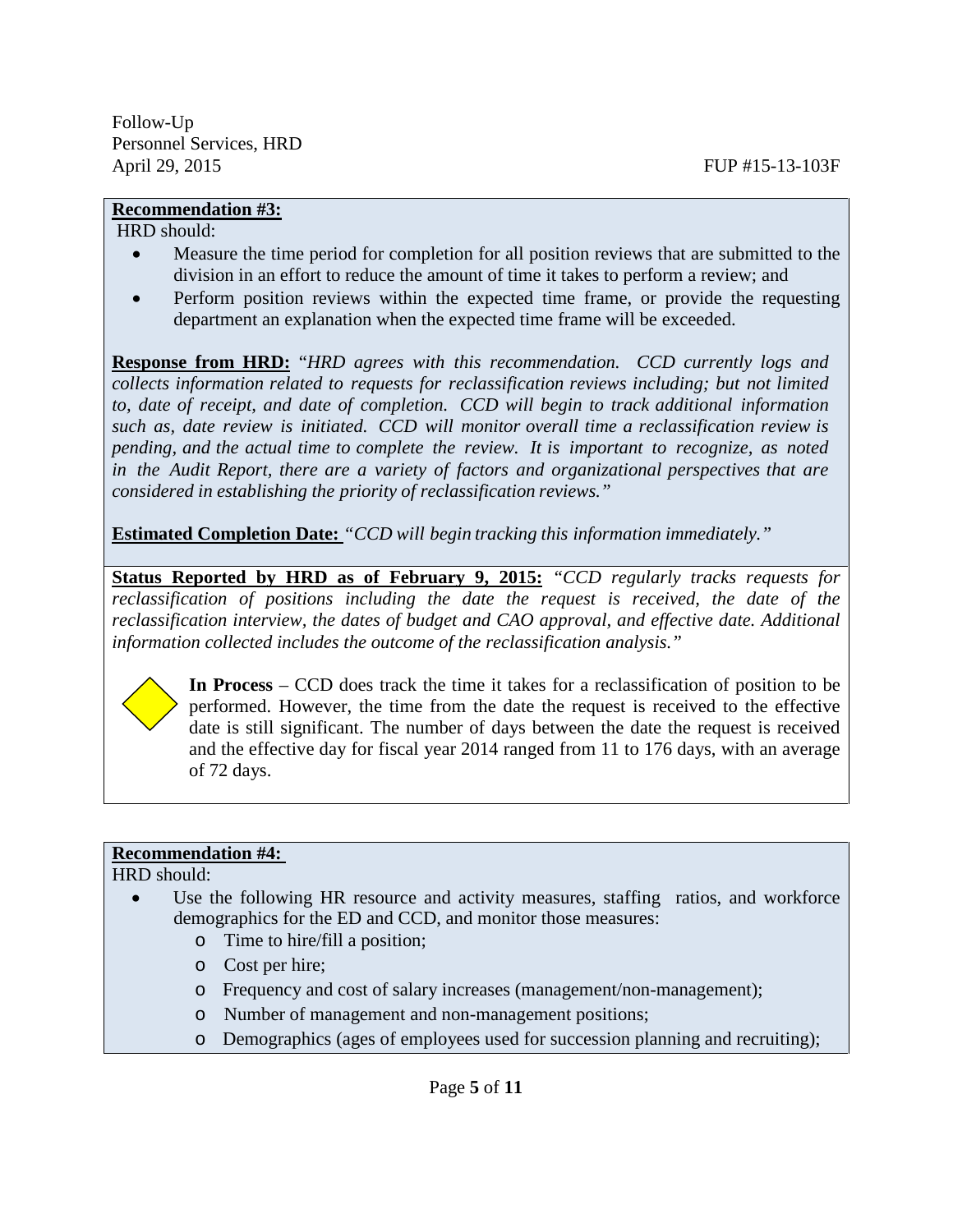- o Turnover rates (voluntary/involuntary) of major classes of employees; and
- o HR staff and expense to FTE ratio.
- Monitor employee satisfaction, work environment, and quality of supervision through performance surveys and exit interviews, in order to consider HR outcome measures such as:
	- o Quality of hire (employees who made it past probation to employees terminated during probation);
	- o Manager satisfaction; and
	- o Candidate satisfaction.
- Run and review reports in the NEOGOV and PeopleSoft systems regularly to determine whether departments are entering information accurately and completely, to minimize inconsistencies between systems.
- Collect data and monitor key ratios that will help develop measures, such as:
	- o Applicants interviewed to total applicants ratio;
	- o Qualified to non-qualified applicants ratio; and
	- o External to internal applicant ratio.

**Response from HRD:** *"HRD agrees with this recommendation, in part. Collecting, tracking, and analyzing key data, will assist with establishing performance targets and will provide an appropriate method of monitoring system and program performance to provide a basis for process improvement.*

*"HRD performance measures were refined and added during the last budget cycle and include numerous performance measures across all HRD divisions. Data collection mechanisms have been established or are in development. Implementation of the NEOGOV applicant management systems will improve data collection capabilities related to the activities of the ED. Further remediation and development of the Human Capital Management (HCM) Performance Management module of the PeopleSoft ERP system will enhance data collection capabilities and provide the basis for analyzing a variety of HR metrics. On a continuous basis, current measures will be evaluated, refined, and replaced as necessary to focus on the organizational expectations and desired results."*

**Estimated Completion Date:** *"This is a continuous ongoing activity."*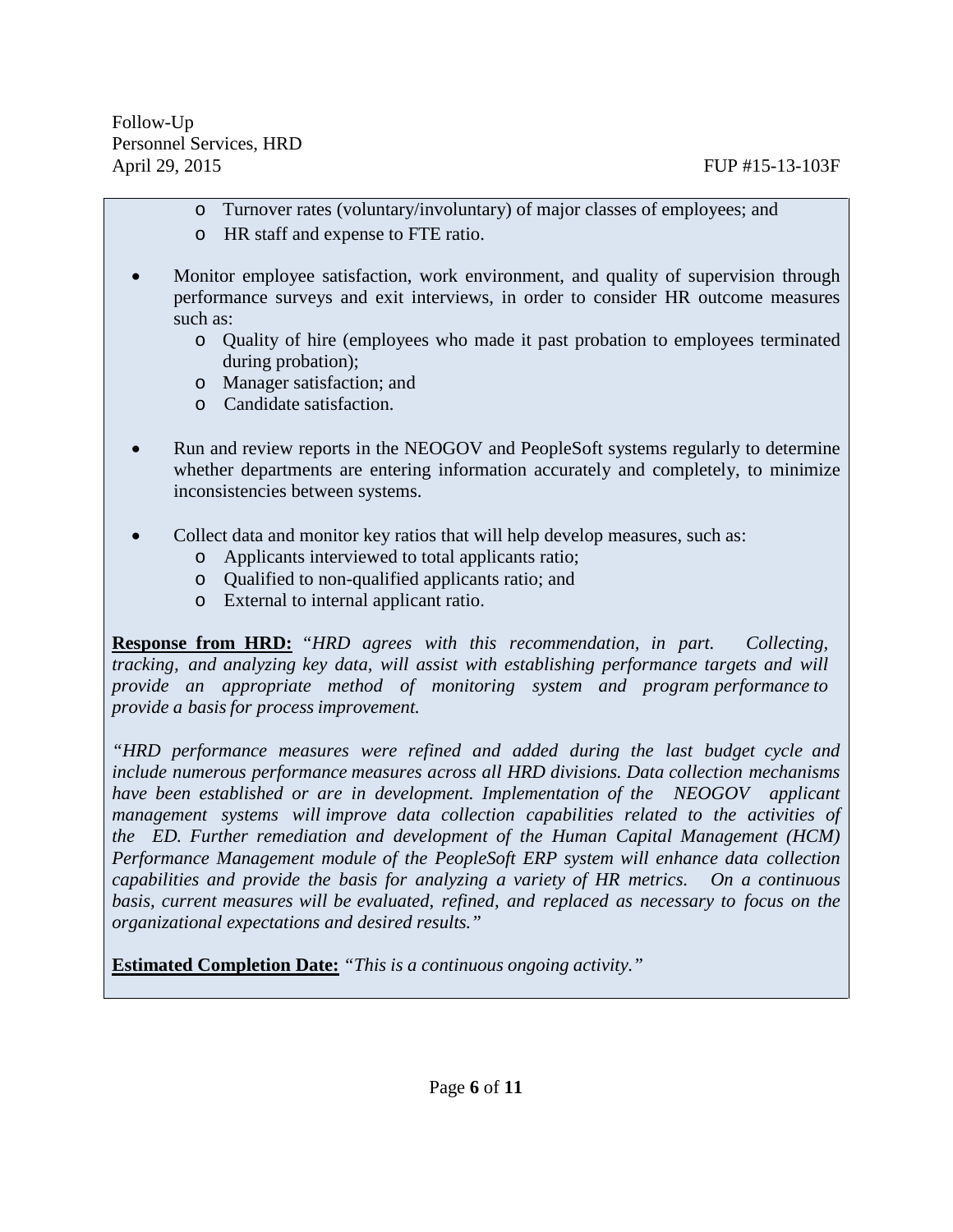**Status Reported by HRD as of February 9, 2015:** *"HRD collects and analyzes key performance data on a semi-annual basis. The key performance indicators used by HRD include such items as Time to Hire, percentage turnover during the first year of employment, participation levels in promotion testing, employee benefit plans, city sponsored training, average compensation rates, etc.*

*"HRD continually reviews and evaluates the priority outcomes targeted for measurement. As the development and implementation of the Human Capital Management (HCM) components of the ERP PeopleSoft® continues, HRD will examine additional opportunities for meaningful performance metrics.*

*"Time to hire, position, workforce demographic data, and turnover data is available to City departments. There is an ongoing effort to enhance and further automate the generation and distribution of workforce data.*

*"An electronic integration from NEOGOV to PeopleSoft® was developed and implemented. Hire information is passed to PeopleSoft in a nightly process. The hire records in PeopleSoft are reviewed daily to validate data was successfully and accurately recorded.*

*"Applicant information gathered in NEOGOV continues to be evaluated for best practice measurement and most meaningful reporting for City of Albuquerque departments. The City of Albuquerque and Mayor's initiative to interview qualified veteran applicants, continuous postings for high volume positions, and hard to fill positions are some of the considerations to be addressed in this continuous ongoing activity of defining and implementing meaningful measures."*



**In Process** – HRD has made strides to collect and measure key data that will aid in developing meaningful measures. However, HRD is not collecting and measuring all of the elements included in the recommendation. HRD should be tracking cost per hire, frequency and cost of salary increase (management/non- management), turnover rates for all employees, not just new hires, and HR staff and expense to FTE ratio. HRD needs to expand the data collected and measured to include employee and manager satisfaction and applicant data.

HRD has implemented a daily process which enables HRD to validate data is accurately transferred from NEOGOV to PeopleSoft.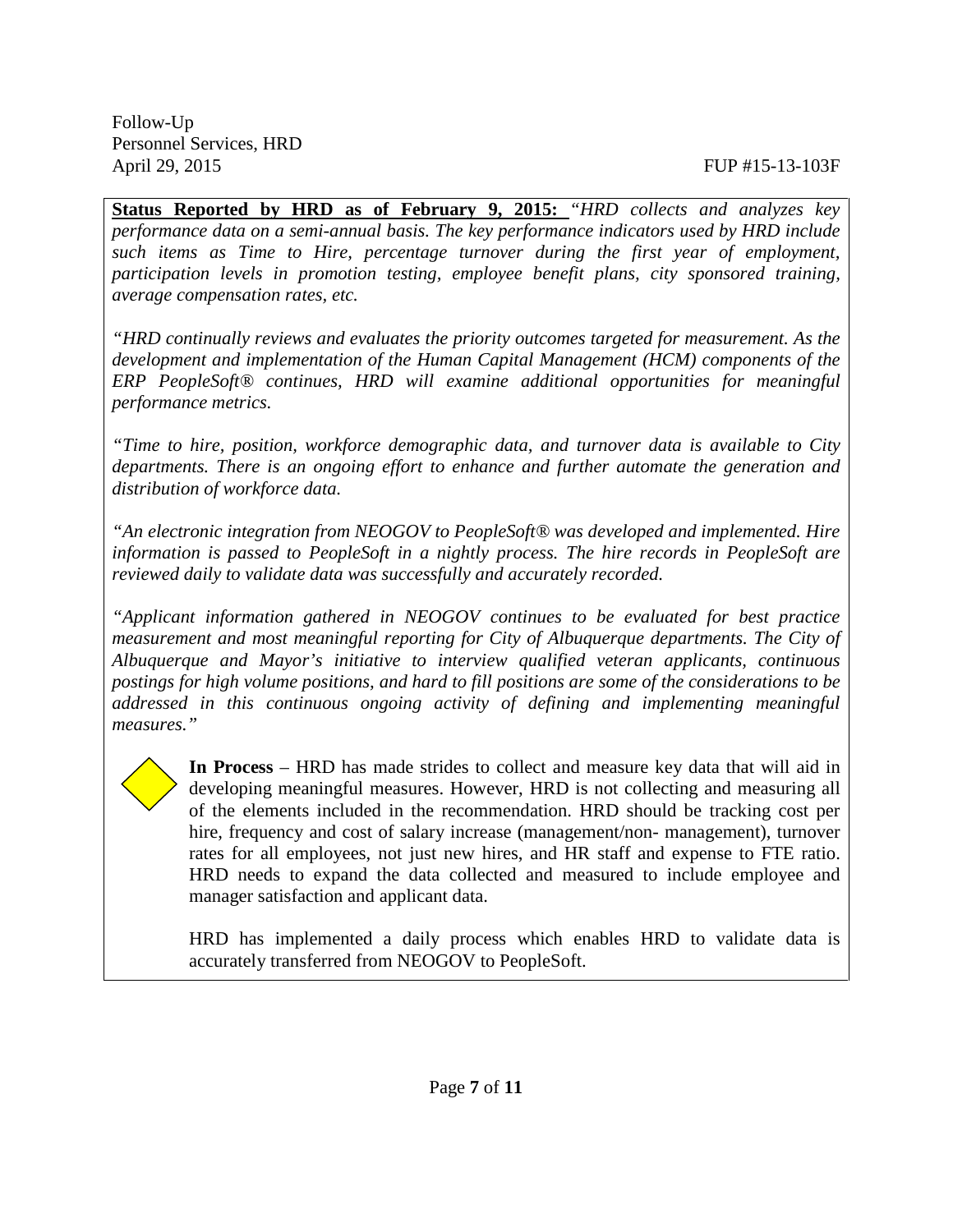**Recommendation #5:** HRD should develop and take lead responsibility for an employee evaluation system that provides for annual evaluation, development of goals and objectives, and training plans for all employees within the organization, and maintain a formal accountability structure for completing evaluations.

**Response from HRD:** *"HRD disagrees, in part, with this recommendation. A process of performance planning and assessment is in place as provided through Administrative Instructions 7-32-1 and 7-32-2. Administrative Instruction 7-31-1 Employee Work Plans and Administrative Instruction 7-31-2 Performance Evaluation Guides prescribe approaches to performance appraisal and that evaluation of employee performance are conducted annually. Departments annually submit completed evaluations to the Human Resources department for review and retention.*

*"There is a significant opportunity to improve ease of use and consistent administration with the implementation of the Human Capital Management (HCM) Performance Management module of the PeopleSoft ERP system. In conjunction with Manager Self-Service the processing of evaluations can be automated with significant reduction in processing and retention of paper forms.*

*"While not a recommendation the Audit Report states; 'The HRD does not enforce the requirement for annual performance evaluations, development of goals and objectives, and training plans for all employeesin coordination with City departments.' In order to address this finding, HRD will provide notice to all departments of the requirements of Administrative Instruction 7-31-1 Employee Work Plans and Administrative Instruction 7-31-2 Performance Evaluation Guides and a current listing of department staff subject to the provisions of the Administrative Instructions. In addition, HRD will develop a tracking mechanism to ensure newly hired and promoted employees are placed under a performance evaluation within 30 days of their appointment."*

**Estimated Completion Date:** *"Notice to all departments of the requirements of Administrative Instruction 7- 31-1 Employee Work Plans and Administrative Instruction 7-31- 2 Performance Evaluation Guides will be provided within 45 days.*

*"The development of a tracking mechanism to ensure newly hired and promoted employees are placed under a performance evaluation within 30 days of their appointment will be included in the scope of on-boarding process development targeted for completion in Fiscal Year 2014.*

*"Implementation of HCM Performance Management module and Manager Self-Service within ERP system will be governed by the ERP Roadmap."*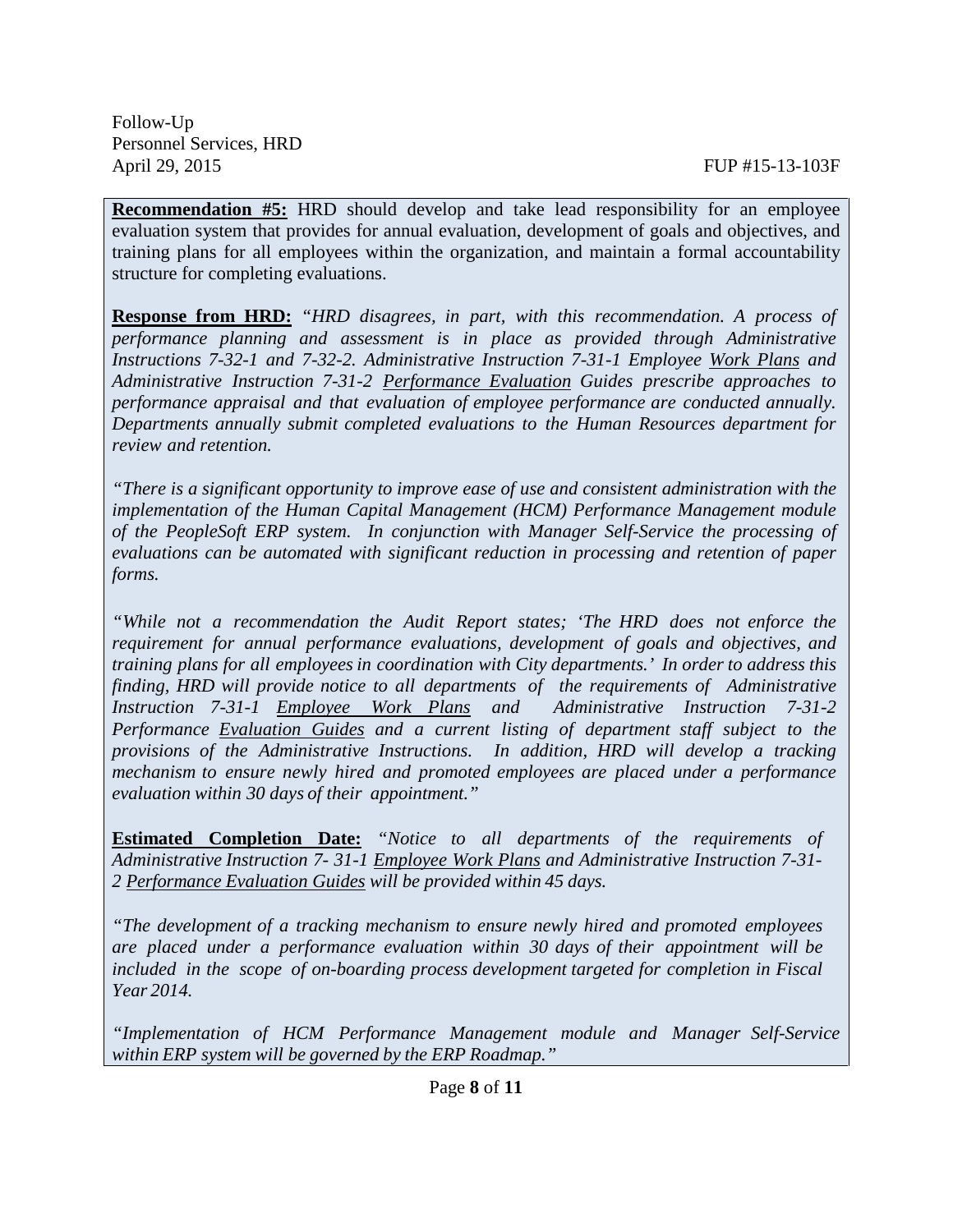**Status Reported by HRD as of February 9, 2015:** *"HRD, annually, provides notice to department directors of the requirements of AI 7-31-1 Employee Work Plans and AI 7-32-2 Performance Evaluation Guides and the deadline for submitting completed evaluations to the HRD. In addition, HRD provides notice to the HR Coordinators within each department of the evaluation requirement and a department specific spreadsheet for tracking evaluations.*

*"Departments in turn, submit to HRD completed copies of the employee evaluations and a completed copy of the tracking spreadsheet.*

*"HRD continues to pursue the automation of the performance evaluation process. The HCM remediation and implementation is ongoing and a roadmap for project completion has been developed. The implementation of the PeopleSoft® E-Performance module is scheduled to be completed in March 2016."*

**In Process** – Currently HRD does remind departments of the requirements for Administrative Instruction (AI) 7-31-1 and AI 7-32-2. However, the PeopleSoft E-Performance Module will automate the tracking of performance evaluations (PEGs) and employee work plans (EWPs). The implementations of the E-Performance module will more accurately allow HRD to ensure departments are completing PEGs and EWPs.

### **Recommendation #6:**

HRD should:

- Document the general control policies and procedures for the HRIS, including written processes to grant and terminate database access, define user roles, and identify access needed to perform the required functions of those roles; and
- Transfer the system administrator duties to ITSD, including the responsibility for terminating user access to the HRIS when employees transfer and/or terminate their employment.

**Response from HRD:** *"The current HRIS referenced in this audit is an in house developed Lotus Notes system used for posting jobs and processing applications. Lotus Notes cannot be accessed from outside the CABQ firewall. As a result when the NT or network ID is revoked by ITSD for a terminating employee access to Lotus Notes is no longer available to them.*

*"HRD agrees with this recommendation. Written processes and procedures will be in place to govern access to NEOGOV. Lotus Notes is being replaced by software as a service provider,*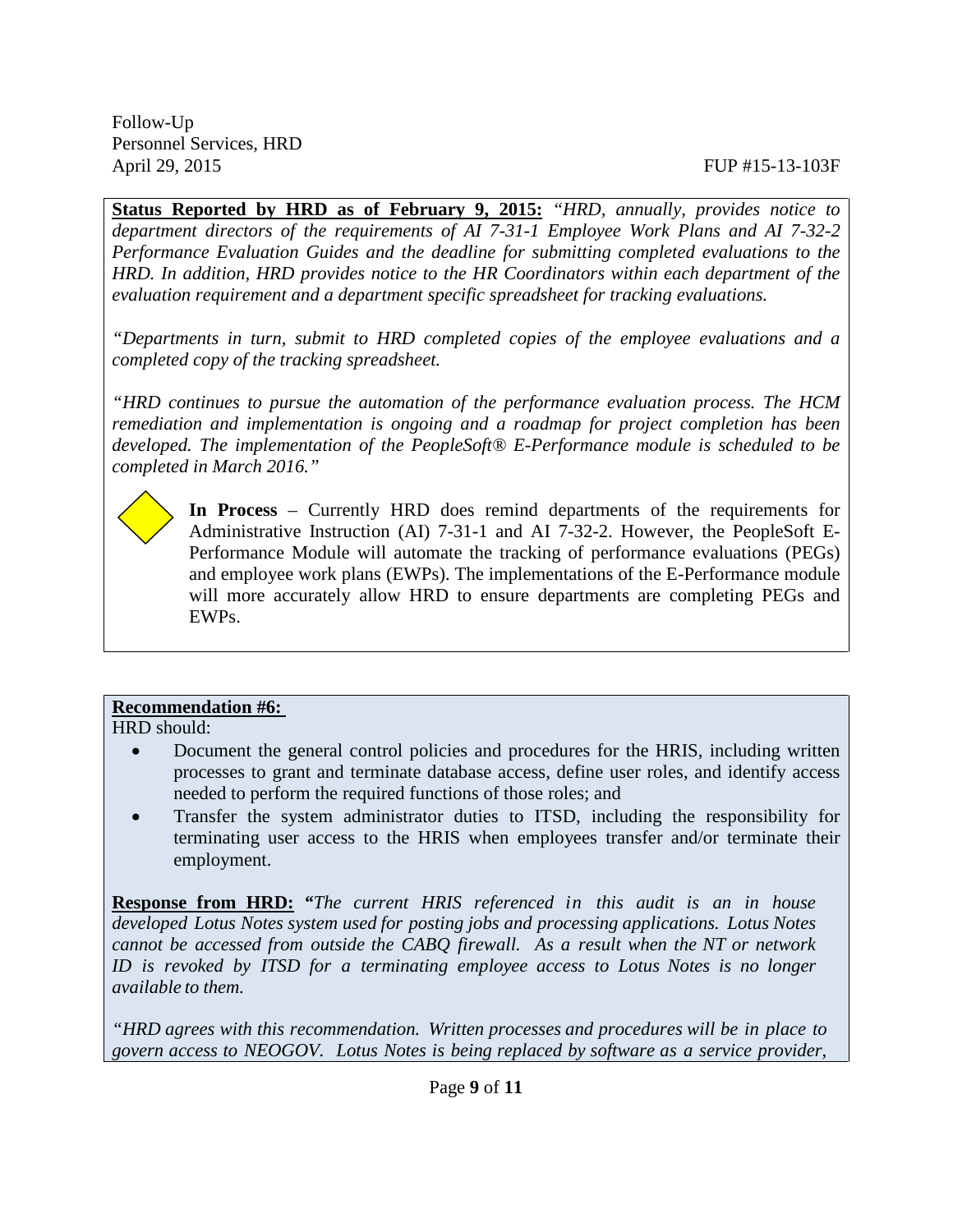*NEOGOV. A functional area of Human Resources, HRIS, will serve as system administrators for NEOGOV and as such will maintain access including adding new, changing, or deleting system users. A request form will be utilized to document the request for access, the Employment Manager approval, and to record the access granted or removed by the HRIS area of Human Resources. The process definition is being updated for NEOGOV implementation.*

*"The security or access administrators for NEOGOV will be the HRIS functional area within Human Resources. ITSD and Human Resources are in agreement that the Access Revocation Policy is in need of review and revision in light of the City's acceptance of cloud based or software as service applications such as NEOGOV. These specific function applications are typically administered by the user departments, in this case Human Resources."*

**Estimated Completion Date:** *"HRD plans NEOGOV implementation in mid-July 2013."*

**Status Reported by HRD as of February 9, 2015:** "*Lotus Notes has been replaced by NEOGOV. Options to store and retrieve historical information are being evaluated by ITSD to determine the most logical and cost affective technology to support this function.*

*"The administration of access to NEOGOV is currently managed by HRIS within the Employment Division. Security administration has been discussed with ITSD with the two Departments agreeing this cloud based application is best managed within Human Resources and that further review and modification of the Access Revocation Policy is needed. Procedures and forms have been drafted and are undergoing further review.*

*"The PeopleSoft® Remediation project will provide security administrators with notification of terminating and transferring employees as the employee actions are processed. With that functionality in place security administrators in all applications will be presented with employee change information to help manage access in a timely fashion. These notices should be available in the 4th quarter of calendar year 2015."*



**In Process** – HRD has created policies and procedures for HRIS. However, these policies and procedures are undergoing review. Additionally, HRD has chosen to keep system administrator duties under HRIS.